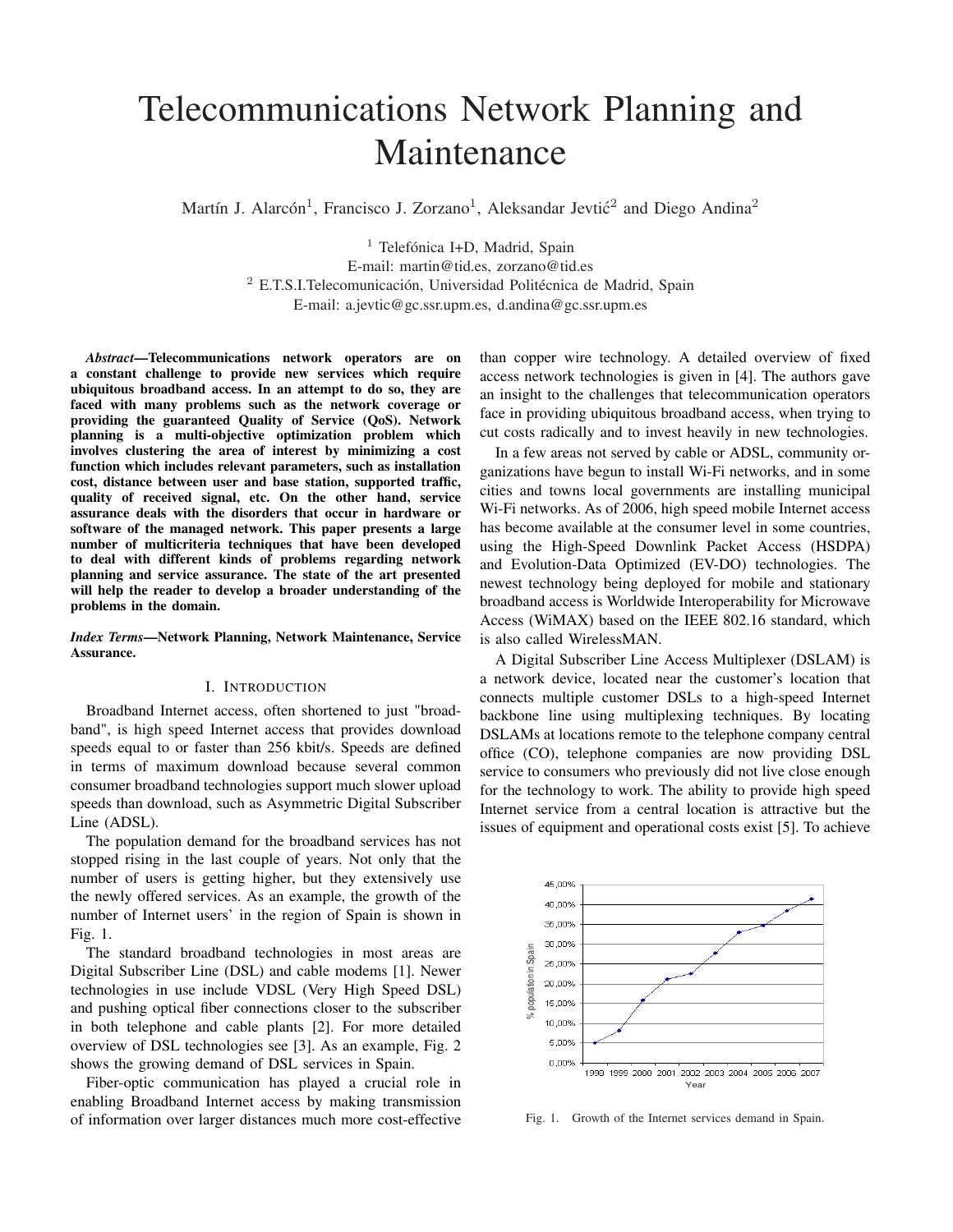

Fig. 2. Growth of DSL connections installed in Spain by Telefónica S.A.

the high data rates DSLAMs must be deployed deep into the network as close as possible to the costumer. Customers connect to the DSLAM through ADSL modems or DSL routers, which are connected to the public switched telephone network (PSTN) via typical unshielded twisted pair telephone lines. Each DSLAM has multiple aggregation cards, and each such card can have multiple ports (typically 24 ports) to which the customers' lines are connected.

Traditional 20th century DSLAM used Asynchronous Transfer Mode (ATM) technology to connect to upstream ATM routers/switches. These devices then extract the IP traffic and pass it on to an IP network. Internet Protocol DSLAMs, or IP-DSLAMs, extract the IP traffic at the DSLAM itself. Advantage of IP-DSLAM over a traditional ATM DSLAM is in terms of lower capital expenditure and operational expenditure and a richer set of features and functionality. A statistical analysis of the traffic variability measurements in broadband access networks especially for ADSL broadband access platforms was presented in [6] and [7]. An increasing population of residential users with ADSL access generates most of the aggregated traffic on IP platforms due to the peerto-peer connections.

Next Generation Networking (NGN) [8] is a broad term used to describe some key architectural evolutions in telecommunication core and access networks. A Next Generation Network (NGN) is a packet-based network that uses Internet technologies such as Internet Protocol (IP) and Multiprotocol Label Switching (MPLS). It offers unrestricted access by users to different service providers, "from anywhere to anywhere", and it supports generalized mobility which will allow consistent and ubiquitous provision of services to users.

Telecommunication operators are under constant pressure and obligation to extend and improve their facilities in order to cover the users' growing demand. In the next period, a big deployment of a fiber optics network is expected that will provide the users with a very high bandwidth network access, over 30Mbps. However, high costs that an operator faces in order to install the new infrastructure are a problem which can be solved by Network Planning.

#### II. NETWORK PLANNING

Network planning is an iterative process, involving topological design, network-synthesis, and network-realization, and is aimed at ensuring that a new network or service meets the needs of the subscriber and operator. This is an extremely important process which must be performed before the establishment of a new telecommunications network or service. In the process of network planning many parameters (depending on the type of network) have to be taken into account. These parameters can be technological, economical or demographical, and since the result of the network planning process is heavily dependent on the values of parameters taken, thorough preceding study is needed. Network planning involves clustering the area of interest by minimizing a cost function which includes relevant parameters, such as installation cost, distance between user and base station, supported traffic, quality of received signal, etc. To find a set of candidate sites, with which the cost function achieves the minimum, is the task of optimization algorithms. Network planning is a multi-objective optimization problem, which can be solved as a single-objective problem by assigning different weighting factors to different objective terms.

Carpenter et al. [9] used dynamic programming (DP) to optimize the placement of network nodes. The algorithm was implemented as the design engine for TMTelcordia's Network Planner - a prototype software tool for xDSL network planning over an existing copper network.

Experimental results and analysis indicated that the CWSP-PAM-ANT (Clustering with Shortest Path-PAM Ant-Colony-Based) algorithm [10] was effective, and leaded to minimum costs for network construction in an urban area where accuracy is needed and the network is complex due to the large number of streets and intersections. The CWSP-PAM-ANT algorithm is based mainly on the idea of Partioning Around Medoids (PAM) where the Ant-Colony-Based algorithm is used to compute the shortest distances, or paths, from all data points to the cluster medoid. The proposed algorithm is applied to a map representing the examined area. The streets are converted into linkages between data points that represent intersections. The number of subscribers determines the weights of a linkage. The output is a map divided in clusters where positions of the switches are determined.

A genetic optimization system GenOSys, developed at British Telecom, can generate different network configurations and evaluate them rapidly to arrive at an optimal or nearoptimal solution [11]. The system is based on a genetic algorithm with the optimization objective of determining the best locations for distribution points and identifying geographically advantageous tree-structure sub-networks to aggregate cables from customers to a primary connection point via distribution points. The authors showed that short computational time was required to solve a 240-node problem.

Amaldi et al. [12] proposed an optimization model based on linear mathematical programming whose objective function is the minimization of the overall Wireless Mesh Network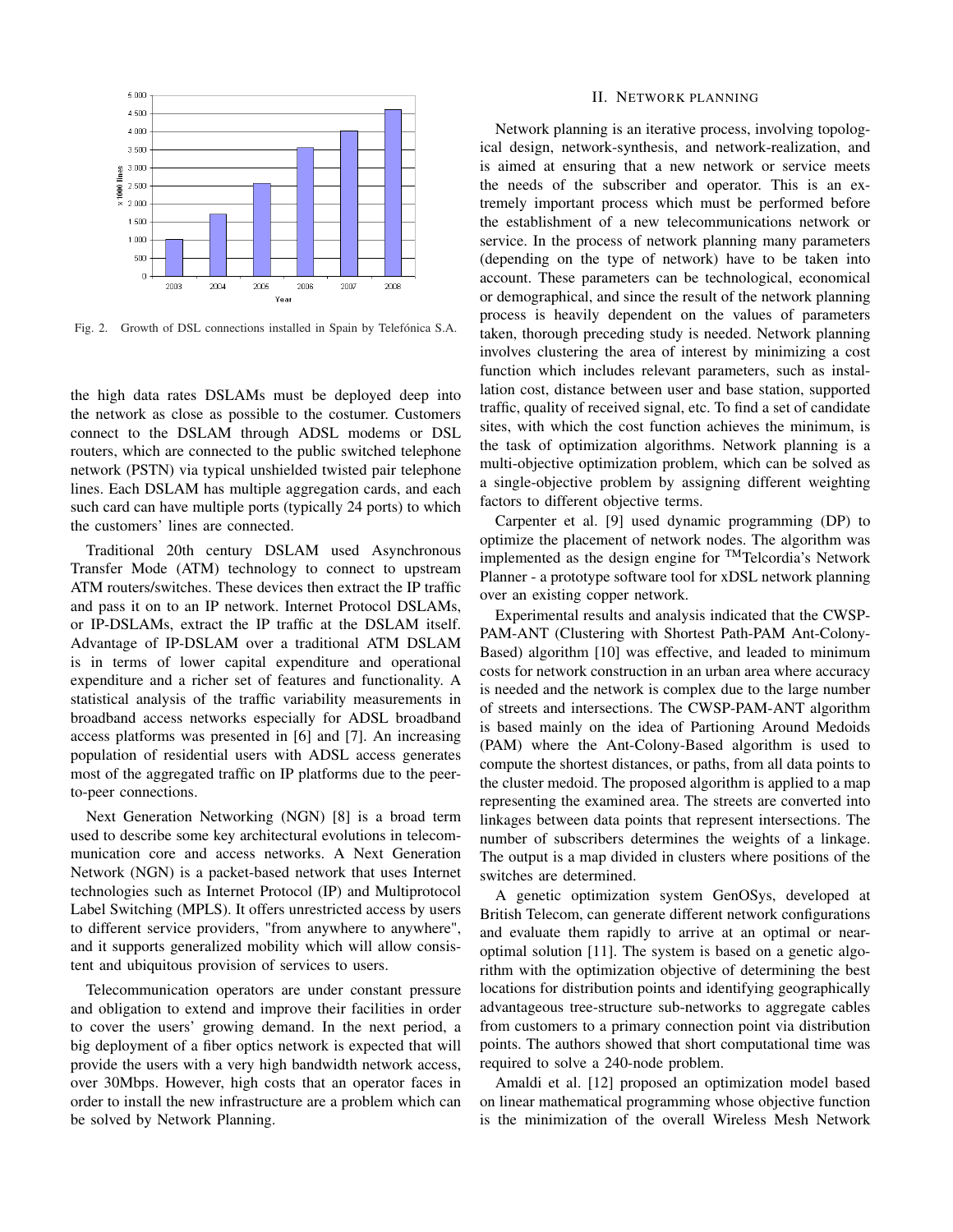(WMN) installation cost while taking into account the coverage of the end users, the wireless connectivity in the wireless distribution system and the management of the traffic flows. Technology dependent issues such as rate adaptation and interference effect have been considered in the implementation of the model as well.

A well planned and optimized WCDMA radio network can provide some 30% extra capacities under the same infrastructure cost. Hence, network planning and optimization plays a vital role for the deployment and maintenance of this type of network. Zhang et al. [13] developed a static simulator for WCDMA network to test four heuristic algorithms, namely Tabu Search (TS), Evolutionary Simulated Annealing (ESA), Genetic Algorithm (GA) and a hill climbing local search (Greedy) in order to obtain optimized network configurations. The constraints considered in optimization of the cost function were different from the ones used in case of public switched telephone network (PSTN), but the same method could easily be applied.

In [14], Liu and Worrall gave a theoretical overview of 3G network planning. The goal of network planning is not only to define the initial network, but to keep it optimized as well. Finally, network optimization is a process used to improve overall quality as experienced by the subscribers, to ensure that network resources are used efficiently.

A genetic type algorithm used to optimize the number and locations of base stations for cellular network was proposed in [15]. Total cost of the system which links to the total number of base stations deployed in an area is used as the primarily targeted objective to optimize. The authors proposed a second stage optimizer (such as self-organizing map) that has a capability of selective extraction of information from the environment to optimize the results generated by the traditional planning tool. An accurate determination of subscriber patterns and preferences is considered the key to a network operator obtaining effective ARPUs (average revenue per user). Another similar approach in determining the optimum positions and number of base stations in a radio network planning, using genetic type algorithm, was introduced by Park et al. [16].

In [17] the authors proposed a Particle Swarm Optimization (PSO) algorithm for the cell planning problem in cellular radio networks. The optimization objectives were minimization of the number of sites, maximization of the number of handover areas (overlap areas between cells), minimization of the noise level and maximization of the amount of traffic.

Though one only optimization method cannot be the best for each problem, the solutions presented in this section surely brought improved results on the issue they addressed. The addressed issues of Network Planning and the algorithms used to solve them are presented in Table I.

This section shows that Network Planning can be applied in various types of telecommunications networks. The problem of network configuration comes down to the placement of nodes which may refer to DSLAMs for fixed access networks, or cell base stations for cellular networks. This is an optimization problem which can be redefined to suit the appropriate solution

TABLE I COMMON NETWORK PLANNING PROBLEMS AND ALGORITHMS APPLIED.

| Optimization problem   | Applied algorithm           |
|------------------------|-----------------------------|
|                        | Dynamic Programming (DP)    |
|                        | Genetic Algorithm (GA)      |
|                        | Tabu Search (TS)            |
| Network configuration  | Evolutionary Simulated An-  |
|                        | nealing (ESA)               |
| User-node optimal path | Hill Climbing               |
|                        | Particle Swarm Optimization |
|                        | (PSO)                       |
|                        | CWSP-PAM-ANT algorithm      |
|                        | Linear mathematical models  |

only by changing the relevant input parameters.

## III. SERVICE ASSURANCE

Novel network architectures allow users to get specific performance guarantees which are defined in a Service Level Agreement (SLA) document [18]. SLA represents a formal high level definition (user view) of characteristics for a communication service whereas low level specification (network view) is obtained translating the SLA in a different document named Service Level Specification (SLS).

Telecommunication equipment and the links between them suffer incidences on a daily bases, and they have to be solved in order to maintain the Quality of Service (QoS) guaranteed to the customers. The upgrade of network infrastructure, physical damage of transmission cables, etc., causes deterioration of the QoS, and the telecommunication company's resources available to solve its network problems are limited. Disorders occurring in the hardware or software of the managed network are referred to as faults. The external manifestations of faults are referred to as alarms, which are defined by equipment vendors and observable by network operators.

## *A. Alarm detection and alarm correlation*

Modern telecommunication networks may produce thousands of alarms per day, making the task of real-time network surveillance and fault management difficult. The alarms may be overlooked or misinterpreted. The concept of alarm correlation [19] tries to interpret the multiple alarms such that a new meaning is assigned to their occurrences. Various tasks are part of the alarm correlation process, such as: compression the reduction of multiple occurrences of an alarm into a single alarm, count - the substitution of a specified number of occurrences of alarms with a new alarm, suppression - inhibiting a low-priority alarm in the presence of a higher-priority alarm, Boolean - substitution of a set of alarms satisfying a Boolean pattern with a new alarm, and generalization - reference to an alarm by its superclass. Alarm correlation may be used for network fault isolation and diagnosis, selecting corrective actions, proactive maintenance, and trend analysis.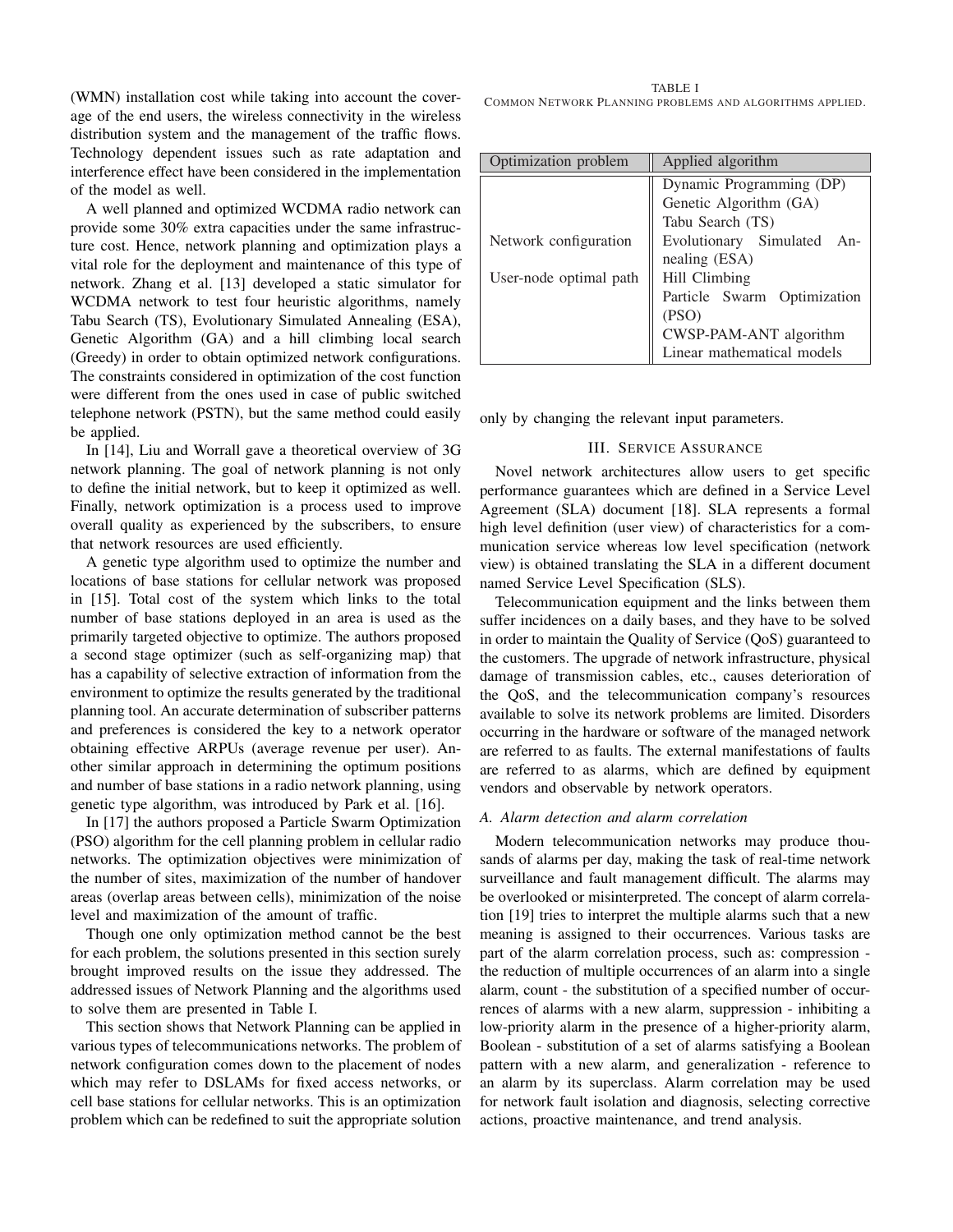## *B. Trend analysis*

Data mining techniques can be applied to recognize the patterns in alarm occurrences. Trend analysis requires finding long-term, rather frequently alarm occurring dependencies. Klemettinen et al. [20] described the knowledge discovery system Telecommunication Network Alarm Sequence Analyzer (TASA), in which data mining techniques were applied for telecommunication networks alarm data analysis. The system consisted of the set of rules. First, a large database of alarms was analyzed off-line in order to discover the temporal connections and relationships between those alarms. The initial set of rules was created and then analyzed by network management specialists who selected the interesting ones. The selected rules were then converted into correlation rules and applied in realtime fault identification.

Another approach was described in [21], where the authors proposed the Frequent Temporal Patterns of Data Streams (FT-DPS) algorithm to mine frequent temporal patterns for data streams. The algorithm was applied in data mining with variable time intervals but also to perform trend detection.

## *C. Fault tolerance*

The development of more efficient routing protocols results in better fault tolerance. The routing protocols need to be optimal, simple, robust, scalable, etc. and able to provide the earlier mentioned QoS. Detailed overview of the nature inspired routing protocols for fixed telecommunication networks is provided in [22]. The routing protocols were based on widely used algorithms such as Ant Colony Optimization (ACO), Evolutionary Algorithms (EA) and BeeHive algorithm, among others.

### *D. Corrective actions*

Detection of faults and alarm filtering and correlation lead to the next stage of telecommunication network maintenance which is the selection of corrective actions. Alarcón et al. [23] explained how ELECTRE I method can be used in an effective manner to take correct decisions about the maintenance actions in a telecommunication network. The authors applied a multicriteria decision-making method to define the order of restoration of transport paths, circuits and cables. Parameters, such as customer category, level of QoS, bit rate, customer's fee among others have been used in the decision matrix.

For the professionals in telecommunications companies whose work is dedicated to decision-making, ELECTRE I method is easy to understand and apply, moreover it guaranties that their opinions are taken into account in all the stages of the process. They are involved, that much in determining the values of the initial decision matrix, as in assigning the weights and importance factors to the applied criteria. These characteristics facilitate the method's acceptance and implementation, knowing how hard a "manual" decision-making can be.

## *E. Other approaches*

Service Assurance is a complex problem that can be tackled with using different approaches. Tsai et al. [24] proposed a

method to measure the availability of Internet service and an approach to predict the availability of IP-VPN end-to-end service for the broadband IP network in Taiwan. In the model, eighteen Access switches and two out of seven Edge switches are directly connected to Hinet (ISP) through ATM switches in Data Communication Business Group on one side. The above Access switches and Edge switches are connected to three types of DSLAMs with different amount of ATU-Rs (users) on the other side. According to the availability analysis and prediction, the results obtained show if an IP network meets the requirement of SLA.

The heterogeneity of a network is a problem to cope with but also an opportunity to exploit. Botta et al. [25] described the heterogeneity with respect to terminals, networks, and services, and introduced the concept called "Service Condition". Terminal heterogeneity refers to various terminal devices subscribers use to connect to the network, such as highperformance workstations, Personal Digital Assistants (PDAs), advanced mobile phones, etc. Regarding the network heterogeneity, even if we consider as dynamically variable only the part that is closest to the user (access or edge network), we have a quite large number of options to deal with, i.e. wired (LAN, xDSL,...), wireless (WLAN, Bluetooth,...), mobile networks (GPRS, EDGE, UMTS,...), among others that could be taken into account. Services may have different characteristics in terms of media involved (audio, video,...), of their format (coding, compression,...), and of their typology (synchronous, asynchronous, transactional,...) which is referred to as service heterogeneity. The Service Condition concept was introduced as a precise framework in which different service conditions were related to QoS parameters for easier network performance evaluation.

In the highly competitive market, telecommunications operators tend to protect the secrets of their products and algorithms behind them that are being used in the processes of Network Planning and Service Assurance. For that reason, it is hard to find the references to their practical implementations.

## **CONCLUSIONS**

In this paper, we presented a detailed overview of the solutions for telecommunications network planning and network maintenance, namely service assurance. Network planning is a process that leads to the optimized network design which as a result provides the users with the ubiquitous access to network and the guaranteed level of service. As it is an optimization problem, the solutions presented in this paper usually involved widely used optimization techniques such as genetic algorithms, decision theory, ant colony optimization, particle swarm optimization, among others. Even though these tools proved useful, the expert knowledge in the management of telecommunications networks is required to adequately define the network planning problem and to set the important optimization parameters.

Service assurance deals with the faults in the network equipment and software, and the external manifestations of faults that are referred to as alarms. When alarms are detected,